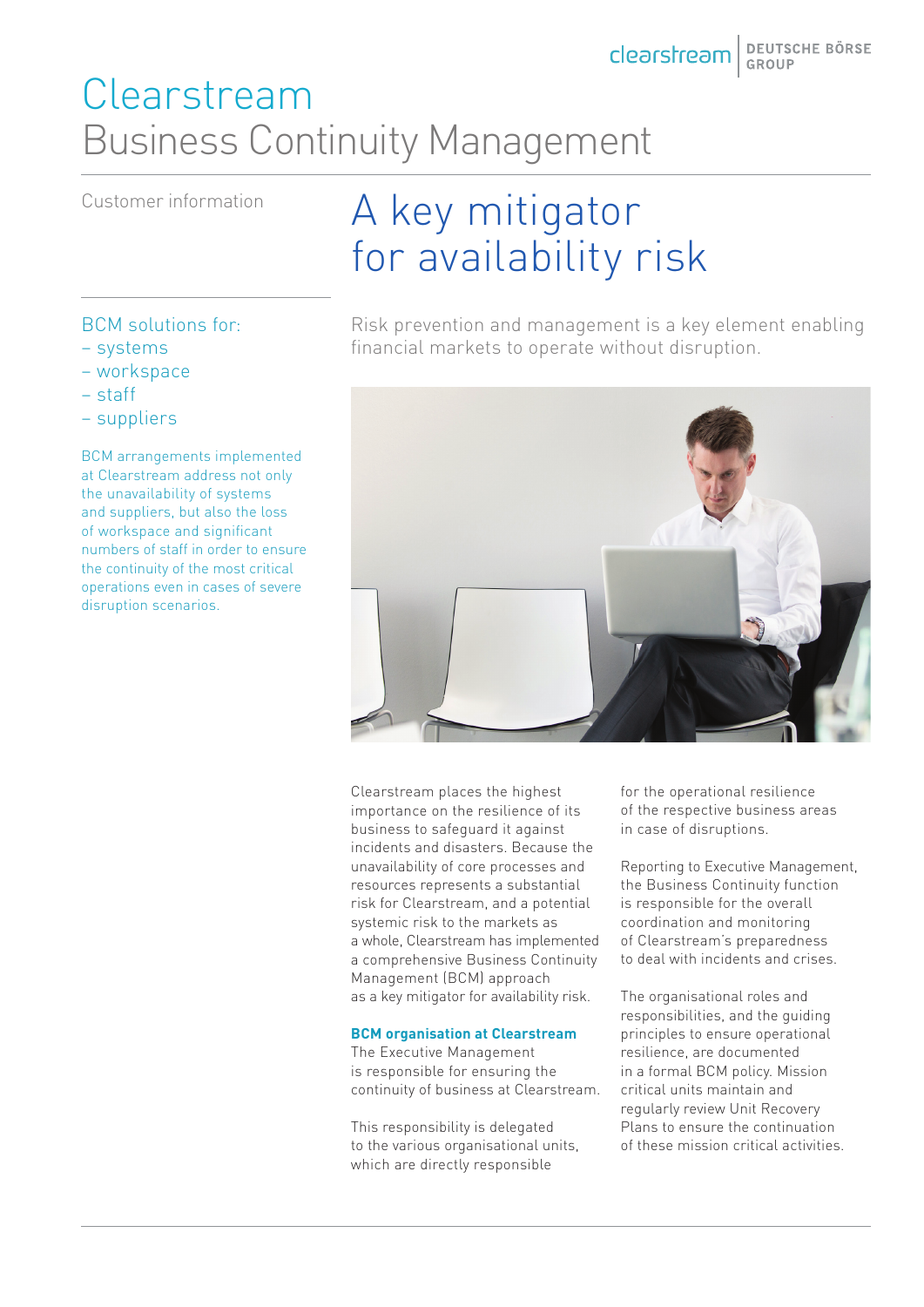### Technology infrastructure

Several alternate connectivity options are available to customers to ensure the resilience of their connectivity to Clearstream systems.



## Systems unavailability

Data centres in the main operating locations are locally duplicated to form two active centres acting as backups of each other. These data centres are interconnected with high-speed optical data links, which are also duplicated. Data is written to multiple disks in real time across the two data centres.

All data centres are equipped with environmental protection devices including intrusion, fire and humidity detectors and fire suppression systems. Additionally, an uninterruptible power supply is able to maintain a continuous supply of power based on battery and generator backups.

### **BCM arrangements**

- Redundant design to ensure continuous availability of operations and no loss of electronic data
- Geographically distributed dual-active data centres in the main operating locations
- Dual routing of networks
- Real time data mirroring.

### Examples of incidents and crises

- Power failure
- Single or multiple systems failure.

### **Workspace** unavailability

Exclusively-dedicated work facilities provide backup office space for mission critical staff in the event an office location becomes unavailable. These backup facilities are fully-equipped and networked to the distributed data centres, and are operational at all times.

### **BCM arrangements**

- Fully-equipped, exclusively dedicated backup workspaces in the main operating locations for mission critical staff
- Networked to the distributed data centres
- Group-wide remote access (home working) facilities.

### Examples of incidents and crises

- Office building unavailability, e.g. fire
- Denial of access.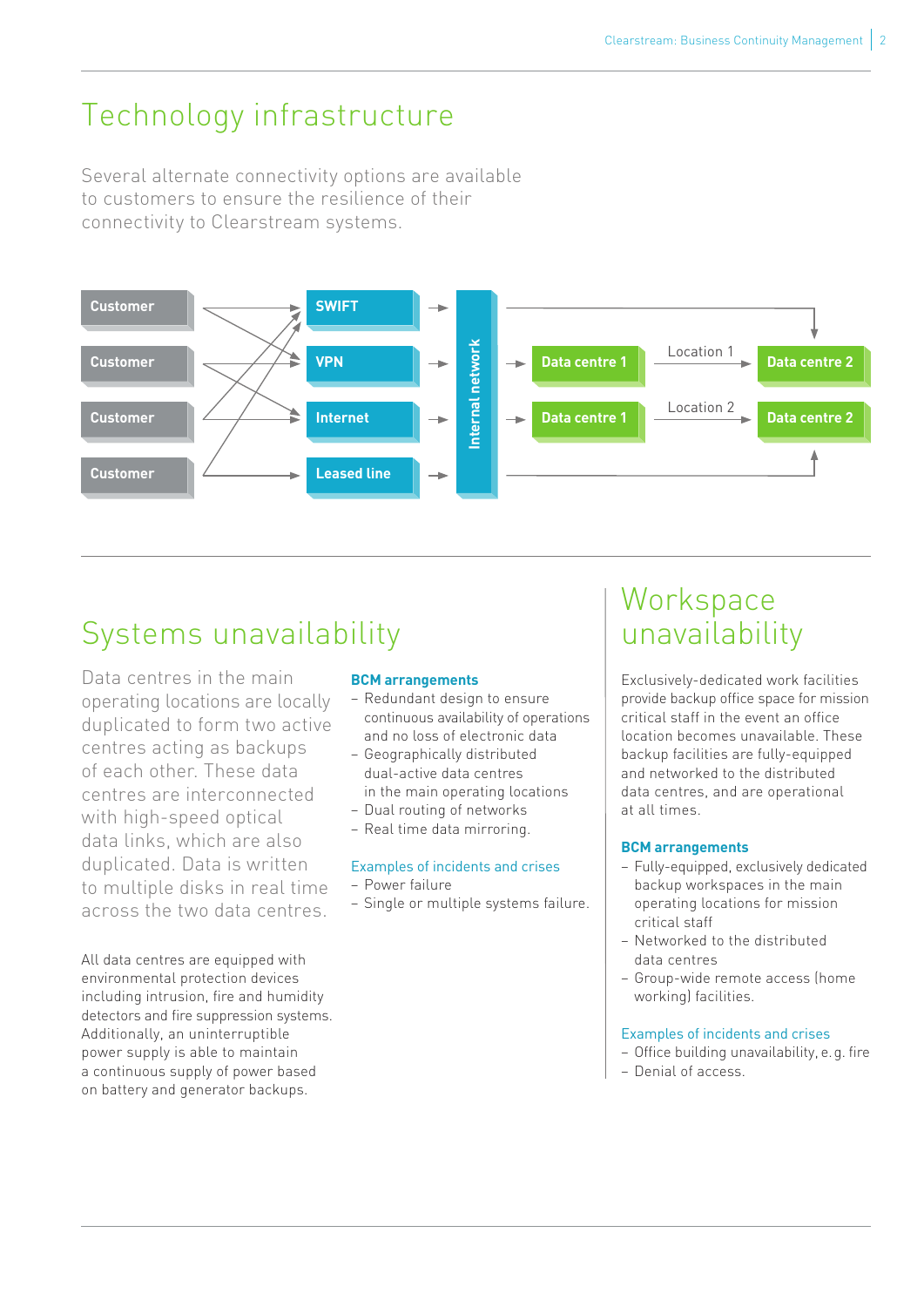

### Staff unavailability

Business Continuity solutions also cover the significant unavailability of staff, e.g. during a pandemic based incident. Solutions are designed to make sure that the minimum staff and skills required are available outside the impacted area, and consist, amongst others, of the following measures:

#### Dispersed Operations:

Pre-positioned dispersal or split of staff members, from the same department, between distant locations and on a daily basis.

#### Business transfer:

At the time of an incident, transfer of workload to the skilled staff members, from another department and in a distant location.

#### **BCM arrangements**

- Dispersed operations and business transfer capabilities between the main operations centres and regional offices address staff unavailability for vital functions
- Complemented by specific mitigation plan in case of pandemic outbreak.

#### Examples of incidents and crises

– Significant unavailability of staff, e.g. acts of terrorism, pandemic.

### Supplier unavailability

Clearstream assures itself of the continuous provision of critical supplier services through a regular due diligence review of suppliers' BCM arrangements, provision of services by alternative

suppliers, if possible, and service level agreements describing the minimum service levels expected from suppliers and contingency procedure requirements.

#### **BCM arrangements**

- Service level agreements describe minimum service levels and contingency procedures
- Multiple providers, if possible
- Regular review of supplier BCM preparedness through due diligence process.

#### Examples of incidents and crises

– Incidents at a depository or correspondent, e.g. systems building incident, terrorism, cash failure, pandemic.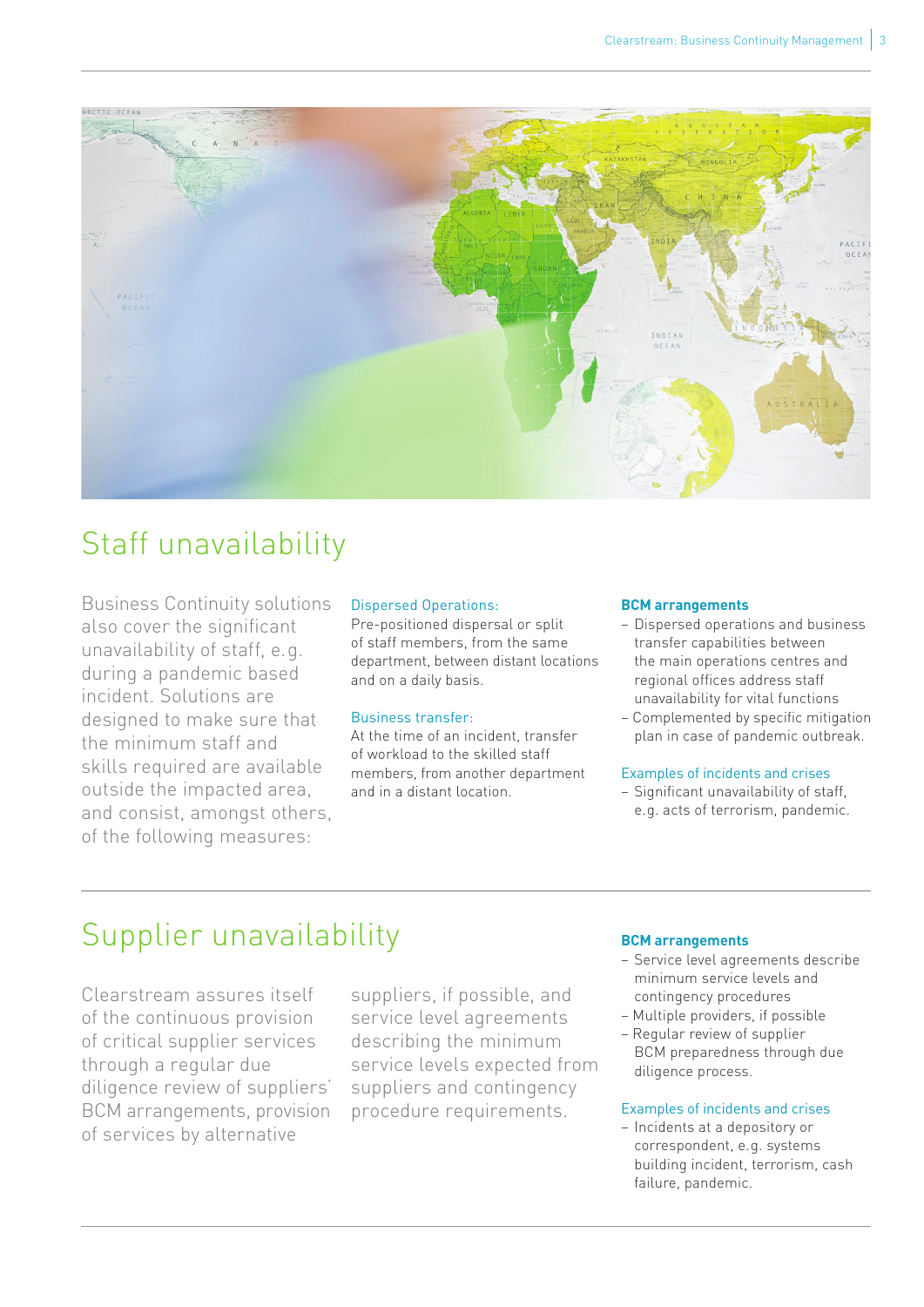### Incident & crisis management process

Clearstream has implemented a group wide incident and crisis management process, which facilitates the coordinated response and rapid reaction to an incident or crisis in a controlled and effective manner. The process aims to minimise business and market impact, as well as enable the swift return to regular business activity.

#### **Escalation procedure**

Incident Managers are appointed as the single points of contact in their respective business areas in case of incidents and crises. They also ensure the proper escalation up to the Executive Management and Executive Committee levels. In case of a crisis, a member of the Executive Management acts as the Crisis Manager.

#### **Classification system**

Disruptions are classified according to colour codes relating to a respective level of business impact. The classification ensures an adequate response to incidents and crises, including the potential

activation of business continuity plans. The system also provides for the timely notification of relevant internal and external parties.

#### **Communication to customers**

Information on incidents/crises and related actions taken by Clearstream is made available to customers via the regular communication channels: direct contact with customer services and the relationship management teams, CreationOnline alerts, website and email.